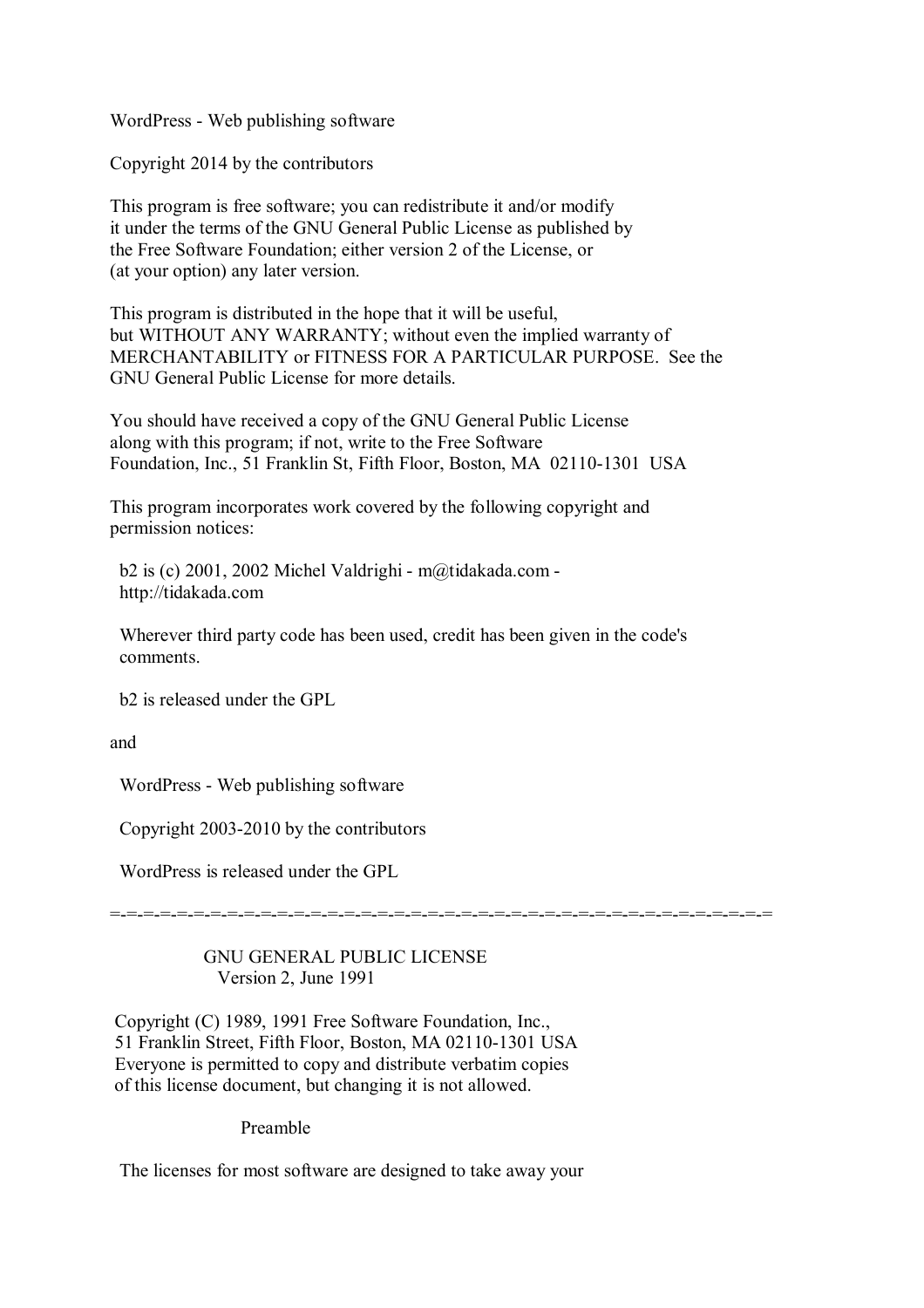freedom to share and change it. By contrast, the GNU General Public License is intended to guarantee your freedom to share and change free software--to make sure the software is free for all its users. This General Public License applies to most of the Free Software Foundation's software and to any other program whose authors commit to using it. (Some other Free Software Foundation software is covered by the GNU Lesser General Public License instead.) You can apply it to your programs, too.

 When we speak of free software, we are referring to freedom, not price. Our General Public Licenses are designed to make sure that you have the freedom to distribute copies of free software (and charge for this service if you wish), that you receive source code or can get it if you want it, that you can change the software or use pieces of it in new free programs; and that you know you can do these things.

 To protect your rights, we need to make restrictions that forbid anyone to deny you these rights or to ask you to surrender the rights. These restrictions translate to certain responsibilities for you if you distribute copies of the software, or if you modify it.

 For example, if you distribute copies of such a program, whether gratis or for a fee, you must give the recipients all the rights that you have. You must make sure that they, too, receive or can get the source code. And you must show them these terms so they know their rights.

We protect your rights with two steps: (1) copyright the software, and (2) offer you this license which gives you legal permission to copy, distribute and/or modify the software.

 Also, for each author's protection and ours, we want to make certain that everyone understands that there is no warranty for this free software. If the software is modified by someone else and passed on, we want its recipients to know that what they have is not the original, so that any problems introduced by others will not reflect on the original authors' reputations.

 Finally, any free program is threatened constantly by software patents. We wish to avoid the danger that redistributors of a free program will individually obtain patent licenses, in effect making the program proprietary. To prevent this, we have made it clear that any patent must be licensed for everyone's free use or not licensed at all.

 The precise terms and conditions for copying, distribution and modification follow.

 GNU GENERAL PUBLIC LICENSE TERMS AND CONDITIONS FOR COPYING, DISTRIBUTION AND MODIFICATION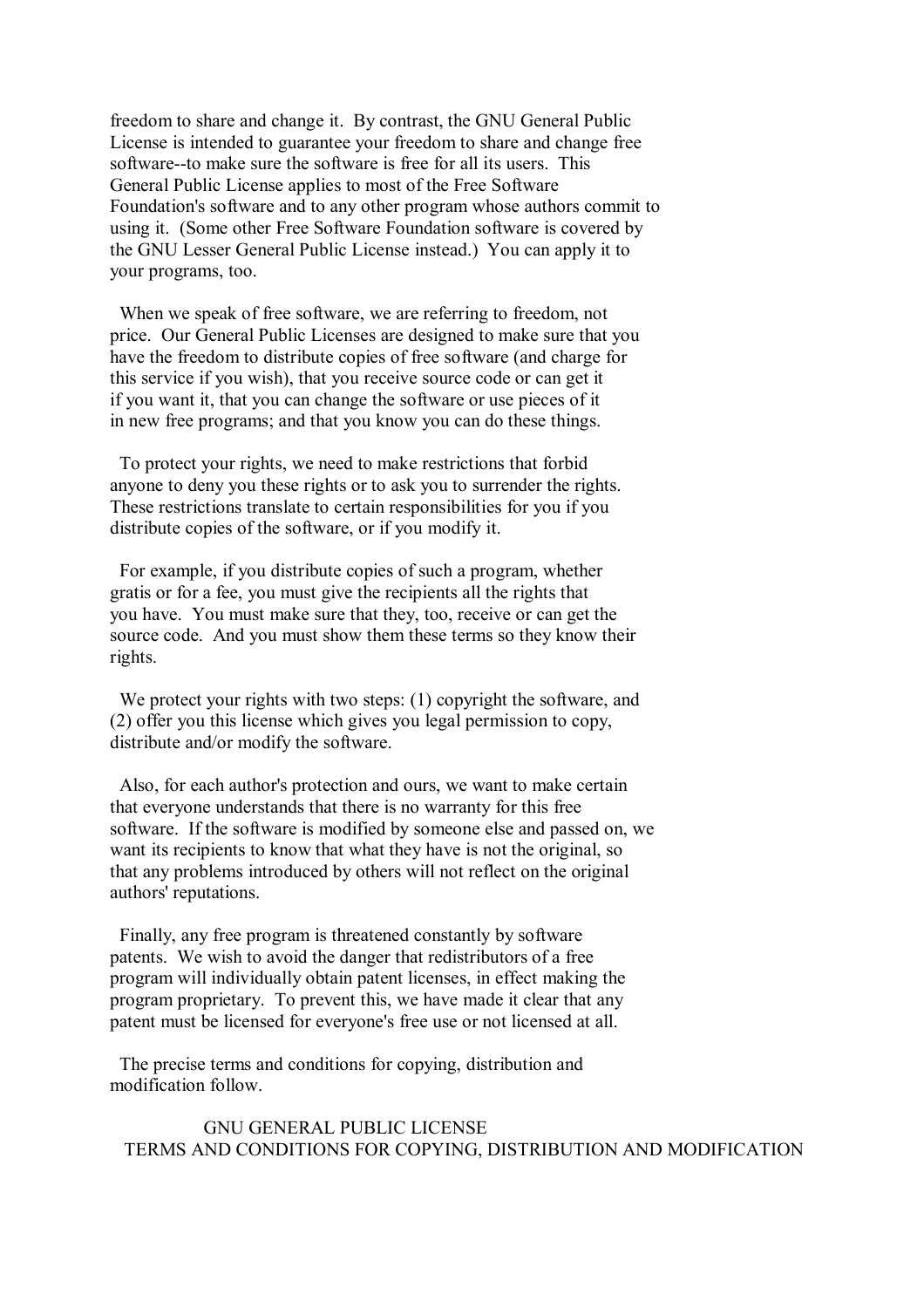0. This License applies to any program or other work which contains a notice placed by the copyright holder saying it may be distributed under the terms of this General Public License. The "Program", below, refers to any such program or work, and a "work based on the Program" means either the Program or any derivative work under copyright law: that is to say, a work containing the Program or a portion of it, either verbatim or with modifications and/or translated into another language. (Hereinafter, translation is included without limitation in the term "modification".) Each licensee is addressed as "you".

Activities other than copying, distribution and modification are not covered by this License; they are outside its scope. The act of running the Program is not restricted, and the output from the Program is covered only if its contents constitute a work based on the Program (independent of having been made by running the Program). Whether that is true depends on what the Program does.

 1. You may copy and distribute verbatim copies of the Program's source code as you receive it, in any medium, provided that you conspicuously and appropriately publish on each copy an appropriate copyright notice and disclaimer of warranty; keep intact all the notices that refer to this License and to the absence of any warranty; and give any other recipients of the Program a copy of this License along with the Program.

You may charge a fee for the physical act of transferring a copy, and you may at your option offer warranty protection in exchange for a fee.

 2. You may modify your copy or copies of the Program or any portion of it, thus forming a work based on the Program, and copy and distribute such modifications or work under the terms of Section 1 above, provided that you also meet all of these conditions:

 a) You must cause the modified files to carry prominent notices stating that you changed the files and the date of any change.

 b) You must cause any work that you distribute or publish, that in whole or in part contains or is derived from the Program or any part thereof, to be licensed as a whole at no charge to all third parties under the terms of this License.

 c) If the modified program normally reads commands interactively when run, you must cause it, when started running for such interactive use in the most ordinary way, to print or display an announcement including an appropriate copyright notice and a notice that there is no warranty (or else, saying that you provide a warranty) and that users may redistribute the program under these conditions, and telling the user how to view a copy of this License. (Exception: if the Program itself is interactive but does not normally print such an announcement, your work based on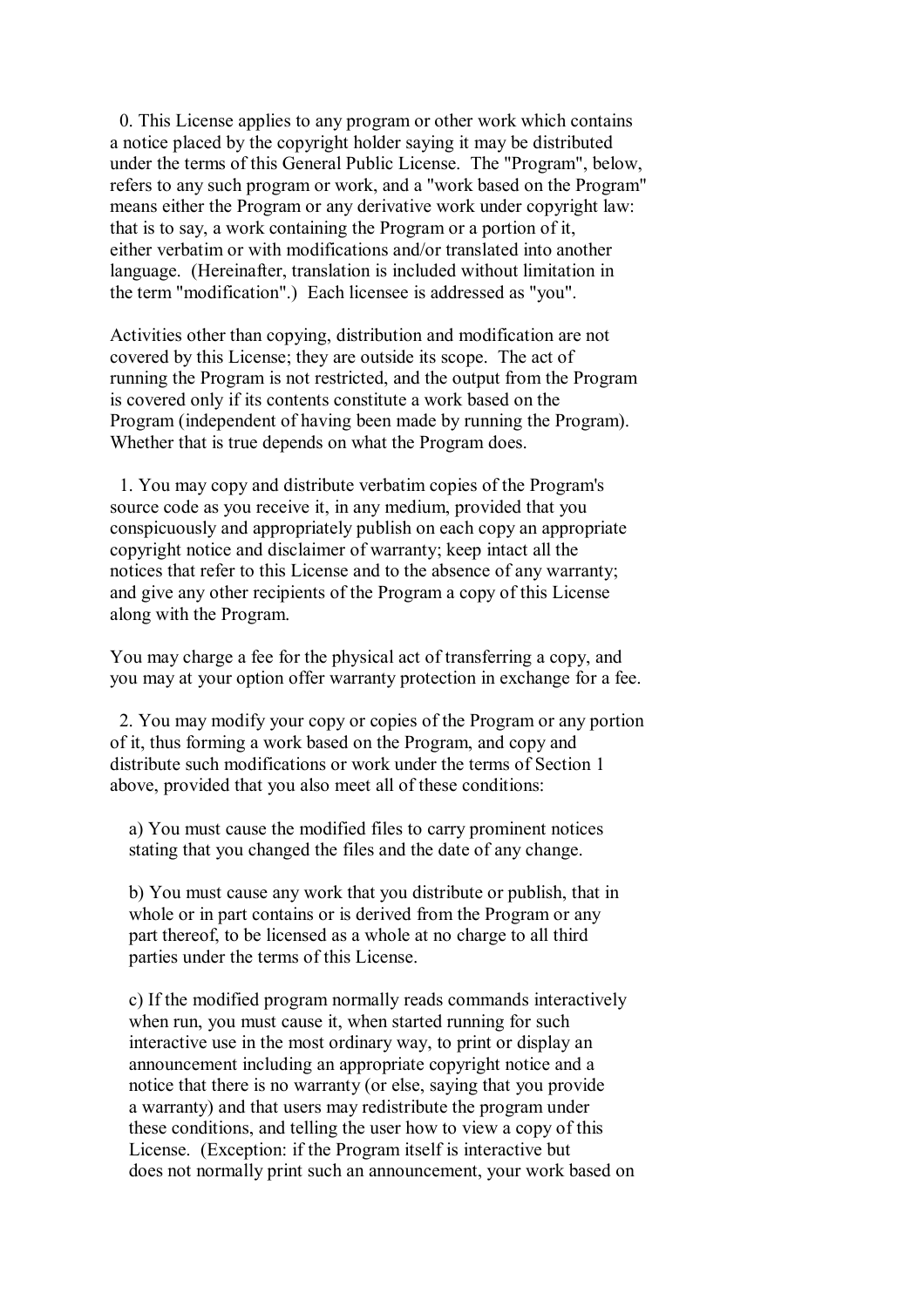the Program is not required to print an announcement.)

These requirements apply to the modified work as a whole. If identifiable sections of that work are not derived from the Program, and can be reasonably considered independent and separate works in themselves, then this License, and its terms, do not apply to those sections when you distribute them as separate works. But when you distribute the same sections as part of a whole which is a work based on the Program, the distribution of the whole must be on the terms of this License, whose permissions for other licensees extend to the entire whole, and thus to each and every part regardless of who wrote it.

Thus, it is not the intent of this section to claim rights or contest your rights to work written entirely by you; rather, the intent is to exercise the right to control the distribution of derivative or collective works based on the Program.

In addition, mere aggregation of another work not based on the Program with the Program (or with a work based on the Program) on a volume of a storage or distribution medium does not bring the other work under the scope of this License.

 3. You may copy and distribute the Program (or a work based on it, under Section 2) in object code or executable form under the terms of Sections 1 and 2 above provided that you also do one of the following:

 a) Accompany it with the complete corresponding machine-readable source code, which must be distributed under the terms of Sections 1 and 2 above on a medium customarily used for software interchange; or,

 b) Accompany it with a written offer, valid for at least three years, to give any third party, for a charge no more than your cost of physically performing source distribution, a complete machine-readable copy of the corresponding source code, to be distributed under the terms of Sections 1 and 2 above on a medium customarily used for software interchange; or,

 c) Accompany it with the information you received as to the offer to distribute corresponding source code. (This alternative is allowed only for noncommercial distribution and only if you received the program in object code or executable form with such an offer, in accord with Subsection b above.)

The source code for a work means the preferred form of the work for making modifications to it. For an executable work, complete source code means all the source code for all modules it contains, plus any associated interface definition files, plus the scripts used to control compilation and installation of the executable. However, as a special exception, the source code distributed need not include anything that is normally distributed (in either source or binary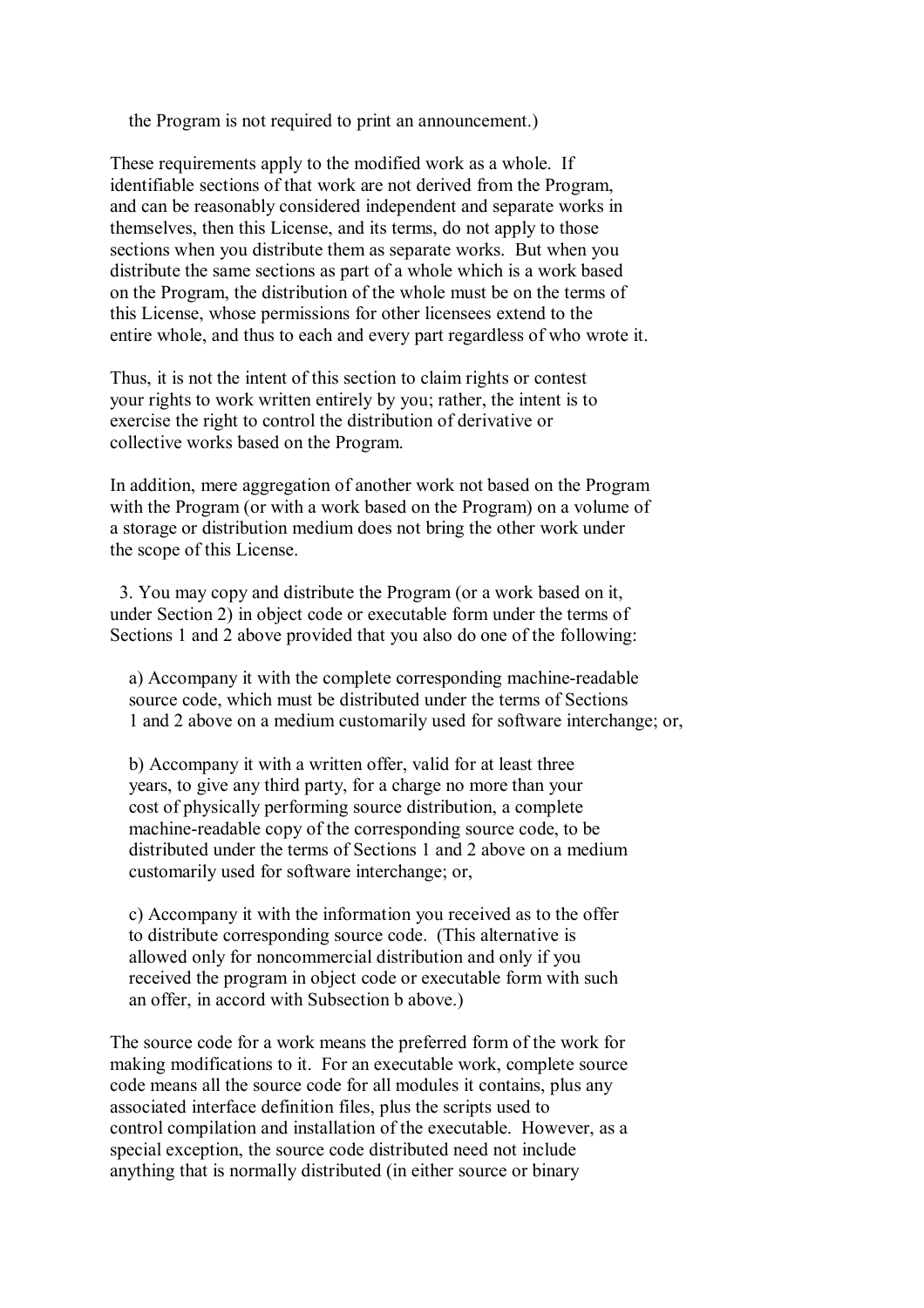form) with the major components (compiler, kernel, and so on) of the operating system on which the executable runs, unless that component itself accompanies the executable.

If distribution of executable or object code is made by offering access to copy from a designated place, then offering equivalent access to copy the source code from the same place counts as distribution of the source code, even though third parties are not compelled to copy the source along with the object code.

 4. You may not copy, modify, sublicense, or distribute the Program except as expressly provided under this License. Any attempt otherwise to copy, modify, sublicense or distribute the Program is void, and will automatically terminate your rights under this License. However, parties who have received copies, or rights, from you under this License will not have their licenses terminated so long as such parties remain in full compliance.

 5. You are not required to accept this License, since you have not signed it. However, nothing else grants you permission to modify or distribute the Program or its derivative works. These actions are prohibited by law if you do not accept this License. Therefore, by modifying or distributing the Program (or any work based on the Program), you indicate your acceptance of this License to do so, and all its terms and conditions for copying, distributing or modifying the Program or works based on it.

 6. Each time you redistribute the Program (or any work based on the Program), the recipient automatically receives a license from the original licensor to copy, distribute or modify the Program subject to these terms and conditions. You may not impose any further restrictions on the recipients' exercise of the rights granted herein. You are not responsible for enforcing compliance by third parties to this License.

 7. If, as a consequence of a court judgment or allegation of patent infringement or for any other reason (not limited to patent issues), conditions are imposed on you (whether by court order, agreement or otherwise) that contradict the conditions of this License, they do not excuse you from the conditions of this License. If you cannot distribute so as to satisfy simultaneously your obligations under this License and any other pertinent obligations, then as a consequence you may not distribute the Program at all. For example, if a patent license would not permit royalty-free redistribution of the Program by all those who receive copies directly or indirectly through you, then the only way you could satisfy both it and this License would be to refrain entirely from distribution of the Program.

If any portion of this section is held invalid or unenforceable under any particular circumstance, the balance of the section is intended to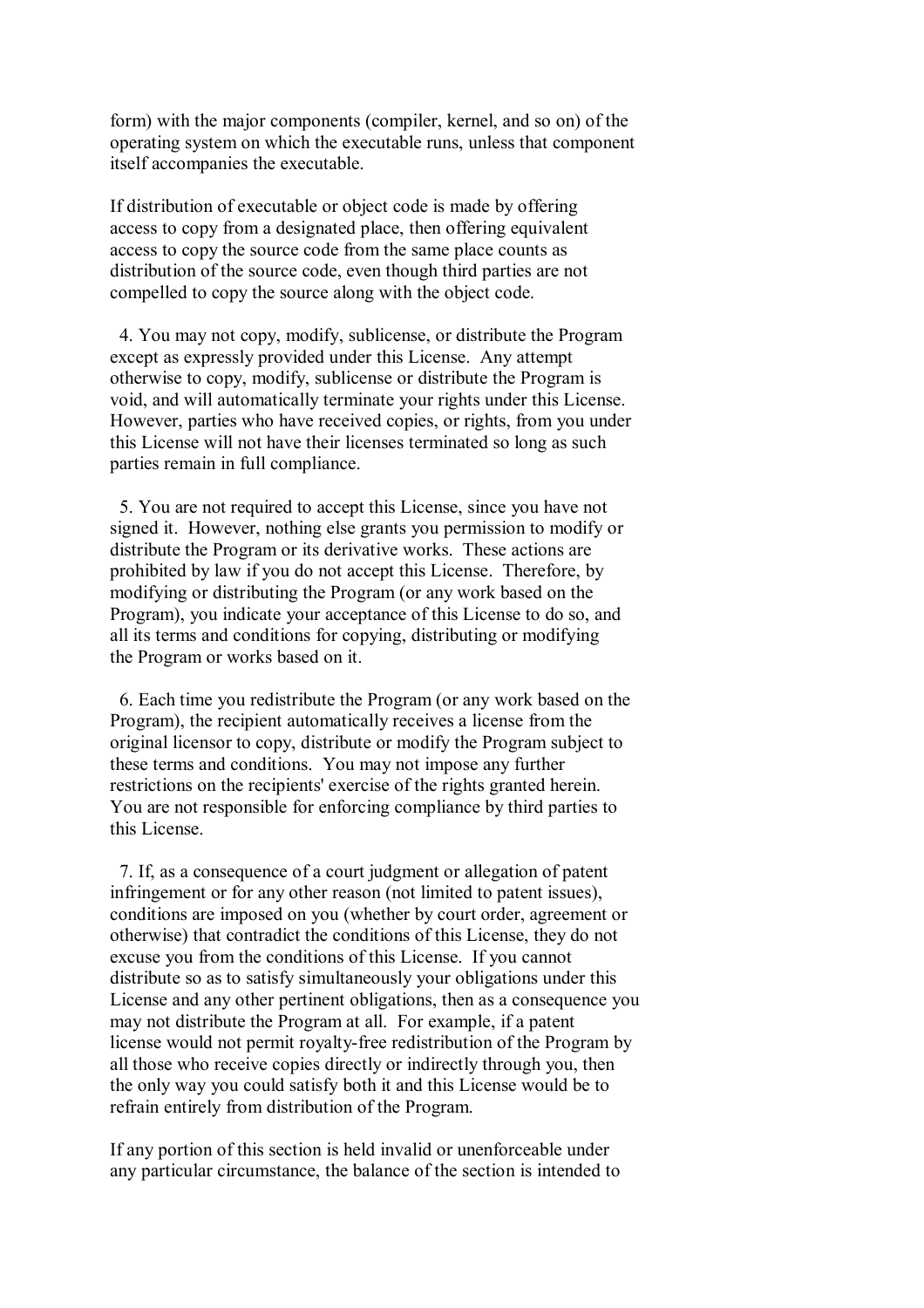apply and the section as a whole is intended to apply in other circumstances.

It is not the purpose of this section to induce you to infringe any patents or other property right claims or to contest validity of any such claims; this section has the sole purpose of protecting the integrity of the free software distribution system, which is implemented by public license practices. Many people have made generous contributions to the wide range of software distributed through that system in reliance on consistent application of that system; it is up to the author/donor to decide if he or she is willing to distribute software through any other system and a licensee cannot impose that choice.

This section is intended to make thoroughly clear what is believed to be a consequence of the rest of this License.

 8. If the distribution and/or use of the Program is restricted in certain countries either by patents or by copyrighted interfaces, the original copyright holder who places the Program under this License may add an explicit geographical distribution limitation excluding those countries, so that distribution is permitted only in or among countries not thus excluded. In such case, this License incorporates the limitation as if written in the body of this License.

 9. The Free Software Foundation may publish revised and/or new versions of the General Public License from time to time. Such new versions will be similar in spirit to the present version, but may differ in detail to address new problems or concerns.

Each version is given a distinguishing version number. If the Program specifies a version number of this License which applies to it and "any later version", you have the option of following the terms and conditions either of that version or of any later version published by the Free Software Foundation. If the Program does not specify a version number of this License, you may choose any version ever published by the Free Software Foundation.

 10. If you wish to incorporate parts of the Program into other free programs whose distribution conditions are different, write to the author to ask for permission. For software which is copyrighted by the Free Software Foundation, write to the Free Software Foundation; we sometimes make exceptions for this. Our decision will be guided by the two goals of preserving the free status of all derivatives of our free software and of promoting the sharing and reuse of software generally.

## NO WARRANTY

 11. BECAUSE THE PROGRAM IS LICENSED FREE OF CHARGE, THERE IS NO WARRANTY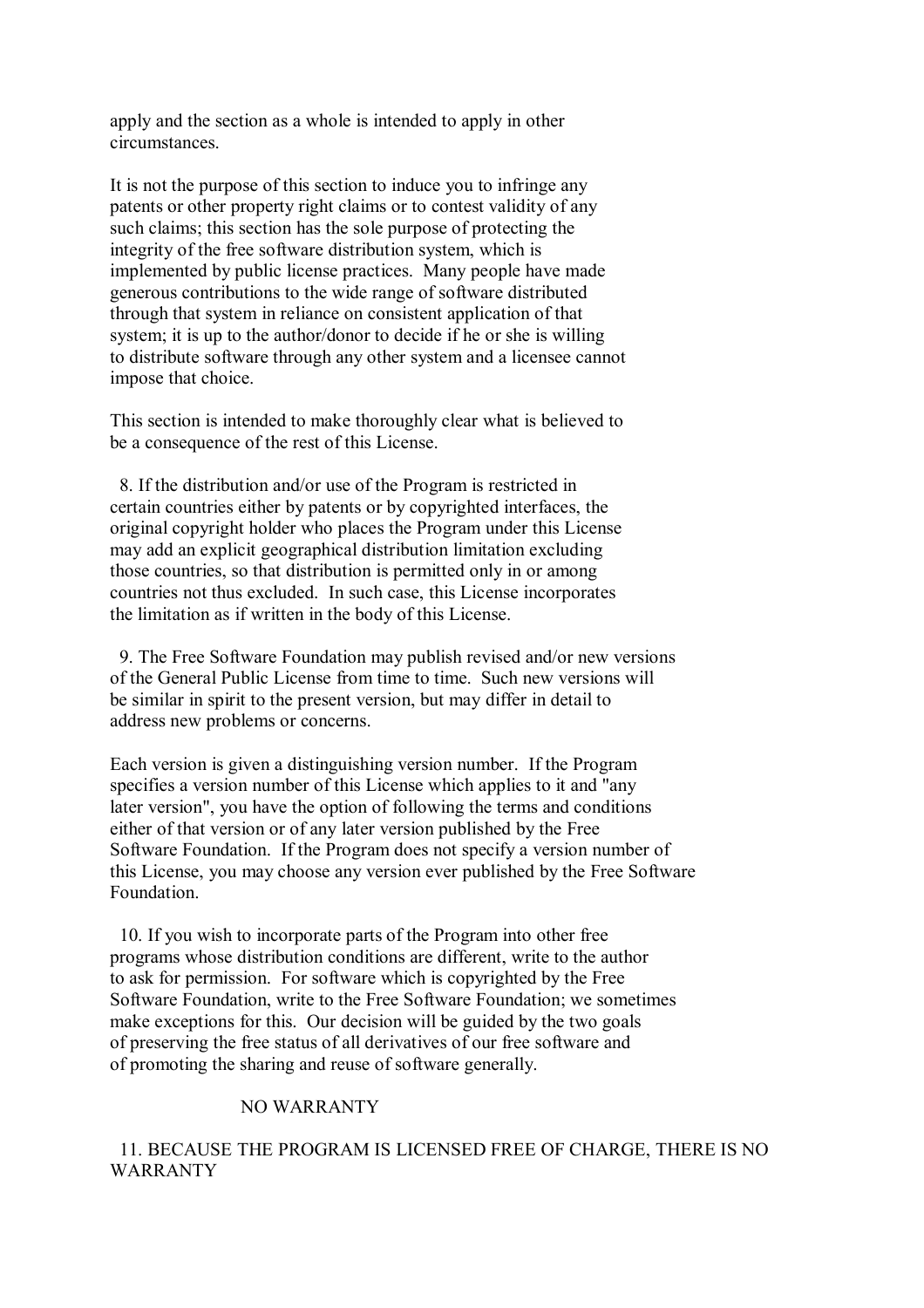FOR THE PROGRAM, TO THE EXTENT PERMITTED BY APPLICABLE LAW. EXCEPT WHEN

OTHERWISE STATED IN WRITING THE COPYRIGHT HOLDERS AND/OR OTHER PARTIES

PROVIDE THE PROGRAM "AS IS" WITHOUT WARRANTY OF ANY KIND, EITHER EXPRESSED

OR IMPLIED, INCLUDING, BUT NOT LIMITED TO, THE IMPLIED WARRANTIES OF MERCHANTABILITY AND FITNESS FOR A PARTICULAR PURPOSE. THE ENTIRE RISK AS

TO THE QUALITY AND PERFORMANCE OF THE PROGRAM IS WITH YOU. SHOULD THE

PROGRAM PROVE DEFECTIVE, YOU ASSUME THE COST OF ALL NECESSARY SERVICING,

REPAIR OR CORRECTION.

 12. IN NO EVENT UNLESS REQUIRED BY APPLICABLE LAW OR AGREED TO IN WRITING WILL ANY COPYRIGHT HOLDER, OR ANY OTHER PARTY WHO MAY MODIFY AND/OR REDISTRIBUTE THE PROGRAM AS PERMITTED ABOVE, BE LIABLE TO YOU FOR DAMAGES, INCLUDING ANY GENERAL, SPECIAL, INCIDENTAL OR CONSEQUENTIAL DAMAGES ARISING OUT OF THE USE OR INABILITY TO USE THE PROGRAM (INCLUDING BUT NOT LIMITED TO LOSS OF DATA OR DATA BEING RENDERED INACCURATE OR LOSSES SUSTAINED BY YOU OR THIRD PARTIES OR A FAILURE OF THE PROGRAM TO OPERATE WITH ANY OTHER PROGRAMS), EVEN IF SUCH HOLDER OR OTHER PARTY HAS BEEN ADVISED OF THE

POSSIBILITY OF SUCH DAMAGES.

END OF TERMS AND CONDITIONS

How to Apply These Terms to Your New Programs

 If you develop a new program, and you want it to be of the greatest possible use to the public, the best way to achieve this is to make it free software which everyone can redistribute and change under these terms.

 To do so, attach the following notices to the program. It is safest to attach them to the start of each source file to most effectively convey the exclusion of warranty; and each file should have at least the "copyright" line and a pointer to where the full notice is found.

 $\leq$  one line to give the program's name and a brief idea of what it does. $\geq$ Copyright  $(C)$  <year > <name of author

This program is free software; you can redistribute it and/or modify